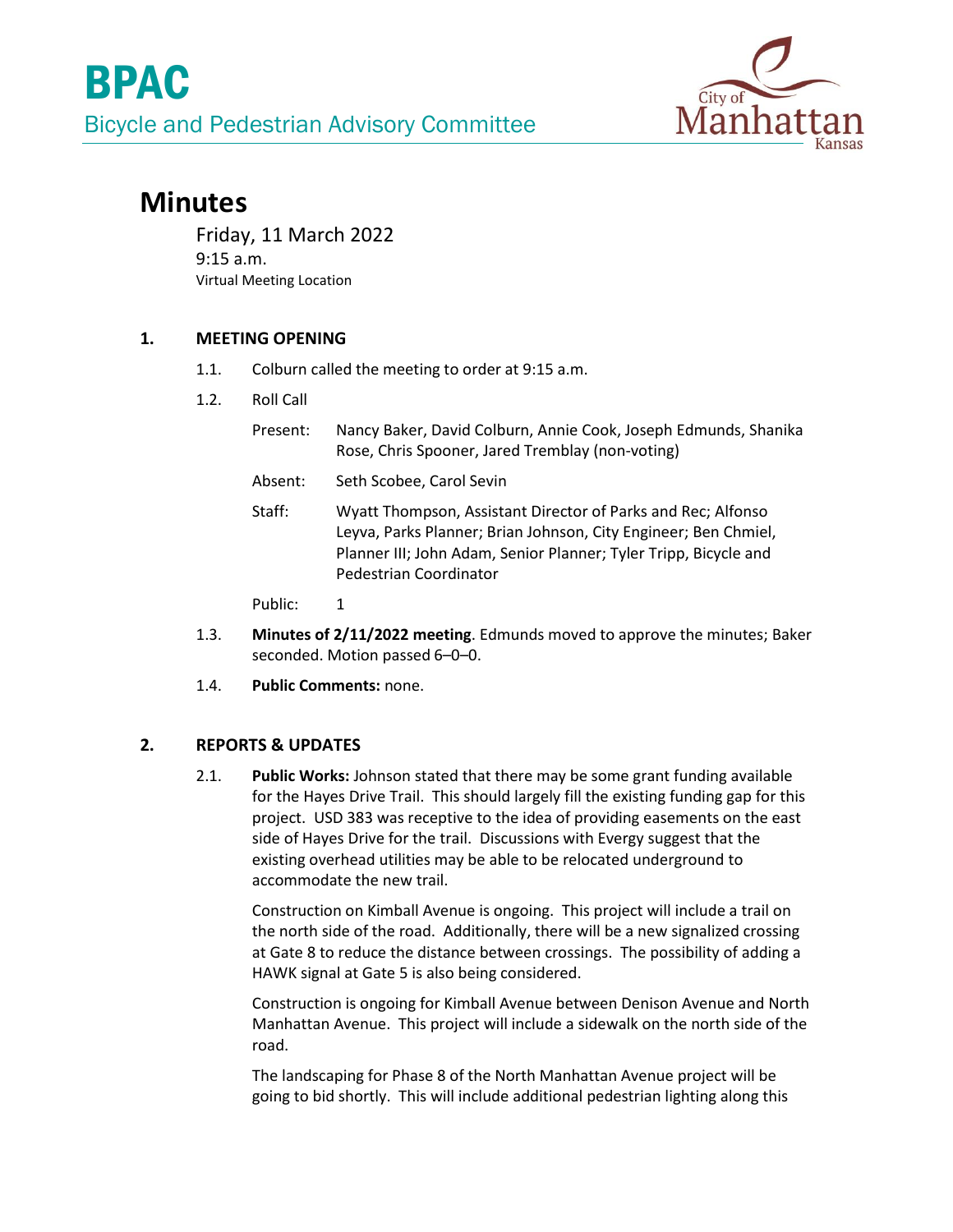section.

A consultant has been hired to design sidewalk along Fort Riley Boulevard from 17th Street to the new sidewalk that was installed by KDOT with the construction of the new bridge.

Johnson stated that in 2021, about 4,100ft of sidewalk and 2,400ft of trail. Additionally, about 45 new handicap ramps were installed. In total, around \$493,000 was spent on these improvements. This totals to around 21% of transportation funding going to bicycle and pedestrian improvements. This is higher than most years due to the cost share for pedestrian improvements at the Wildcat Creek bridge.

Baker asked how long the section of Kimball Avenue in front of the stadium would be closed. Johnson stated that this section would likely remain closed until the end of August. There are two phases to this project so there is some flexibility to move on to different projects if needed. Colburn asked about the section of Kimball Avenue between Denison Avenue and North Manhattan Avenue. Johnson stated that this section would also likely open towards the end of August.

Tremblay asked when Anderson Avenue would be getting a waterline replacement. Johnson stated that the project would likely go to bid in August or September. Construction would likely begin in October or November and last for a full year.

2.2. **Parks & Recreation**: Leyva stated that the Clarenburg Trail in City Park and the improvements in Anneberg Park are nearly complete.

Trail signs are currently being updated. The Parks Planner Intern is drafting a new design that should be ready to show at the next BPAC meeting.

Cook requested confirmation that the signs for the children's bike park had been received by the Parks and Recreation Department. Leyva confirmed that he had received them.

Thompson stated that the Parks and Recreation Department has submitted its 2023-2027 CIP requests. He showed a PDF document of the requests with trail projects highlighted.

2.3. **Community Development**: Adam stated that the City will be applying for Transportation Alternatives (TA) grants shortly. The requests will include Juliette Avenue restoration which includes bulbouts and filling the sidewalk gap on Fort Riley Boulevard west of 17th Street.

#### **3. OLD BUSINESS**

3.1. none

#### **4. NEW BUSINESS**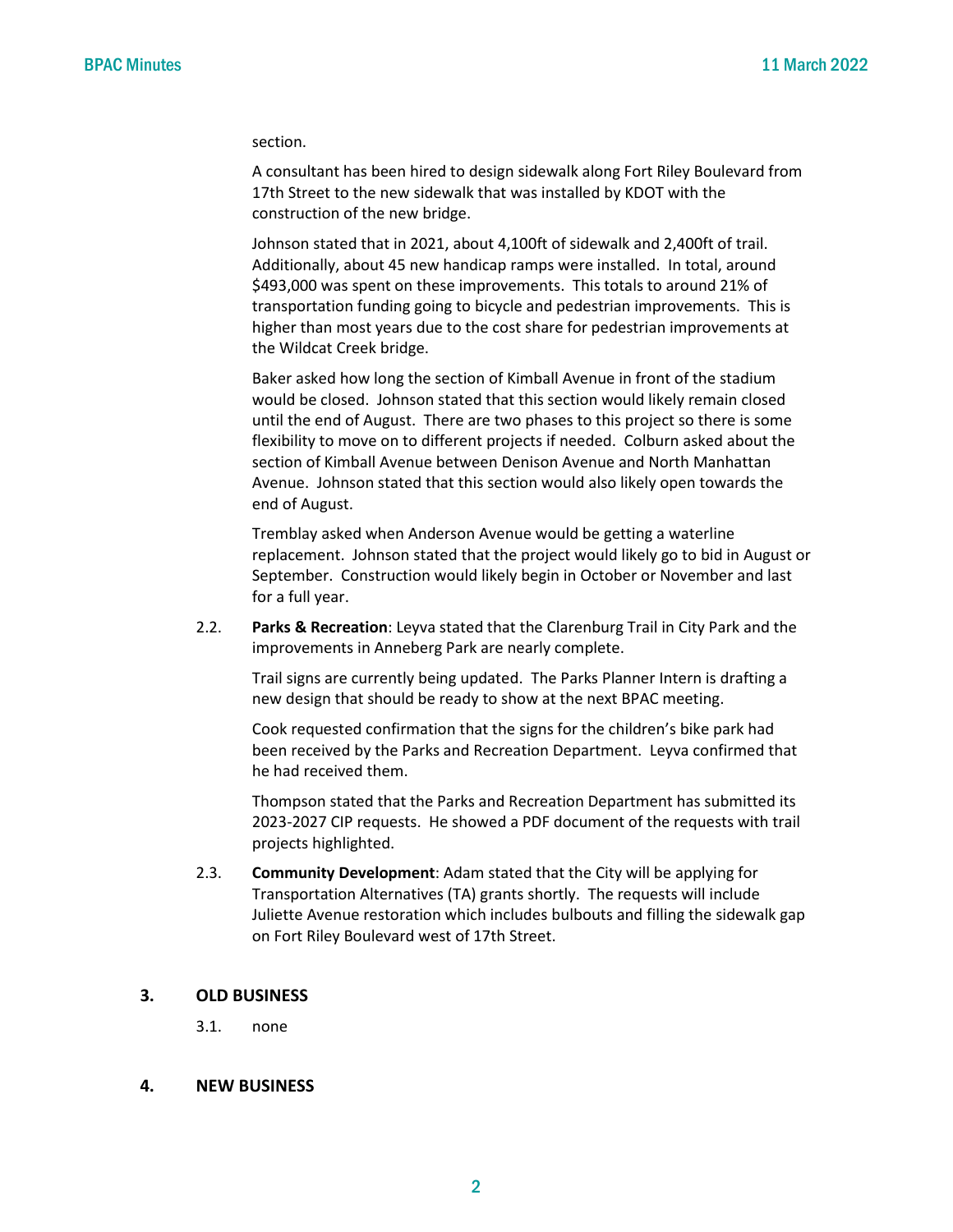#### 4.1. **Trails Processes Q&A**

Guest speaker, Matt Mihalevich, presented trail implementation practices utilized in Fayetteville, Arkansas, where he is the Trails Coordinator. A key aspect of Fayetteville's practices is the use of an in-house trail construction crew. Mihalevich also demonstrated their use of HAWK signals, grade separated crossings, lighting along trails, their wayfinding system, and a light poll numbering system that is tied to 911 dispatch. Passive detection for crosswalks is also utilized at several intersections in Fayetteville. Finally, similar to Manhattan, much of their trail system is funded through sales tax.

Johnson asked if the trail construction also did painting and snow removal. Mihalevich stated that the trail crew is used for snow removal when needed and will be used for other tasks as needed by their Public Works Department. When not doing these other tasks they typically only do trail construction. Mihalevich also stated that trail painting/striping is hired out and is not currently done by the trail crew. Other crews maintain lighting and the Parks and Recreation Department mows and sweeps the trails.

Colburn asked if there is any partnering that the City of Fayetteville does with the local university. Mihalevich stated that the university has helped with grant matches and that they have their own full-time Active Transportation Coordinator who works closely with the City of Fayetteville's Mobility Coordinator. Diane Novak asked if this type of coordination and partnership helps when applying for grants. Mihalevich stated that he believes this does help substantially, especially since many grants ask for information on partnerships. Mihalevich also mentioned a partnership with the local Community Design Center for their Maple Street project that the grant authority said greatly strengthened their request.

Novak asked what the opinions of runners are on the use of concrete for the trail surface. Mihalevich stated that runners typically do not prefer concrete, and there is a worn cow path next to many of the trails. He also stated that there is research that shows that there is not a significant difference in the impact of concrete as opposed to asphalt. Mihalevich stated that Fayetteville uses concrete because of its longevity.

Novak asked if the City of Fayetteville quantifies the economic impacts of the trails. Mihalevich stated that they do not due to the complexity and uncertainties of attempting to make those calculations. He says that he has seen positive economic impact for businesses along the trails and from tourism. The Walton Family Foundation performed an economic impact study a few years ago that found a positive economic impact for the region. Mihalevich stated that generally support for trails is strong in his community without have to make arguments based on economic impact.

Thompson asked what main sources of funding are used by Fayetteville for their trails. Mihalevich stated that the \$1.5 million sales tax allocation is intended for use by the trail construction crew for construction. They typically have around \$100,000 of that allocated to maintenance. Mowing comes out of the Parks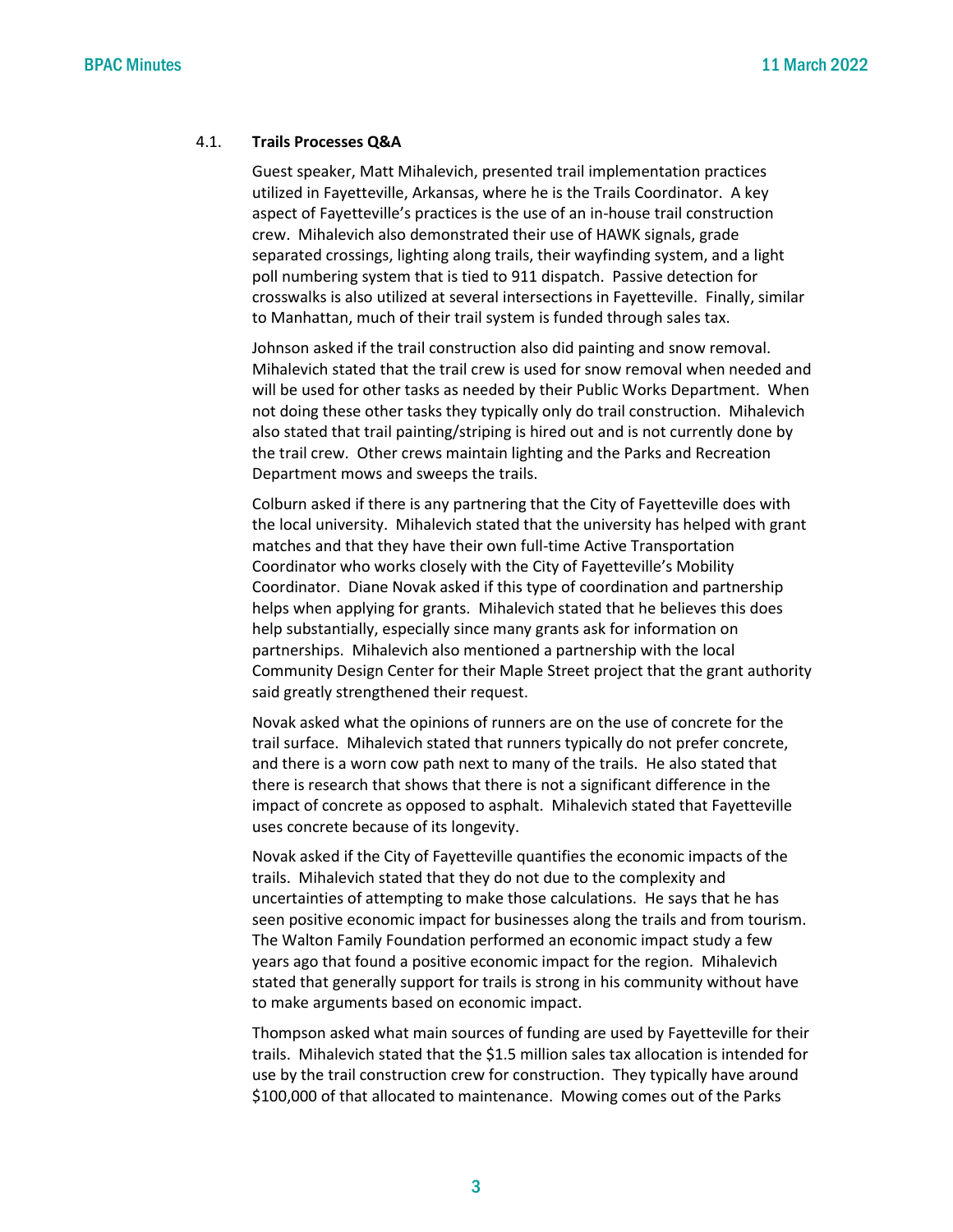Department budget. Lighting also comes out of a separate budget. Bonds are used to build more trails. Mihalevich stated that the limiting factor is generally the amount of time the trails crew has for construction rather than budget limitations.

Baker asked if Fayetteville ever gets funding from local businesses for trails. Mihalevich stated that they do not. He stated that preservation advocacy groups have helped in the acquisition of property in the past but that is generally the extent of monetary involvement from local groups.

Spooner asked if the sales tax allocation for trails can as a result of a ballot initiative. Mihalevich stated that the allocation happened in 2005 as a result of city council resolution and did not need to go to a vote.

Spooner asked what the overall vision for trails was when the tax funding and bonds were originally received. Mihalevich explained that the priority at the time was the construction of the Razorback Greenway. Trail construction was mainly based on where land was readily available for trail construction. Since then, there has been an increase in focus on establishing the trails as an effective transportation network.

Johnson asked if there is a sunset on the increased sales tax. Mihalevich stated that there is and they have needed to get an affirmative public vote for continuation of the raised sales tax.

Tremblay asked if the City of Fayetteville has had to do any road diets to accommodate for new trails and whether that has been successful. Mihalevich stated that they tend to avoid road diets because of the amount of public pushback they receive. There have been a couple instances of them utilizing road diets, and these have often been successful in implementing new infrastructure and calming traffic.

#### 4.2. **Annual Goal Setting**

Tripp presented the previous year's [goals.](https://cityofmhk.com/DocumentCenter/View/60046/43__BPAC-2020-Goals_-adopted) Tripp stated that the last goal relating to creating a designation for bicycle friendly businesses has had limited success in the past based on a small sample. Cook stated the desire to revisit methods for achieving that goal in the future. Adam stated that Tripp would be leaving in May and that a new Bicycle and Pedestrian Coordinator would need to be hired. The job posting is online and Adam recommended that the members of BPAC share it with anyone they think might be interested. General consensus was that the goals should be readopted as they stand from the previous year.

Rose asked how the goals have been worked on in the past. Tripp stated that in the development of the goals a subcommittee was formed to iron out the final list of goals. For implementation there have been occasional revisitations of the goals to look at how they can be further implemented. Tripp stated that the goals also can largely serve as justification for the support of certain projects.

Baker asked if it would still be possible to split into subcommittees and meet outside of regular meeting times dependent on the size of the subcommittees.